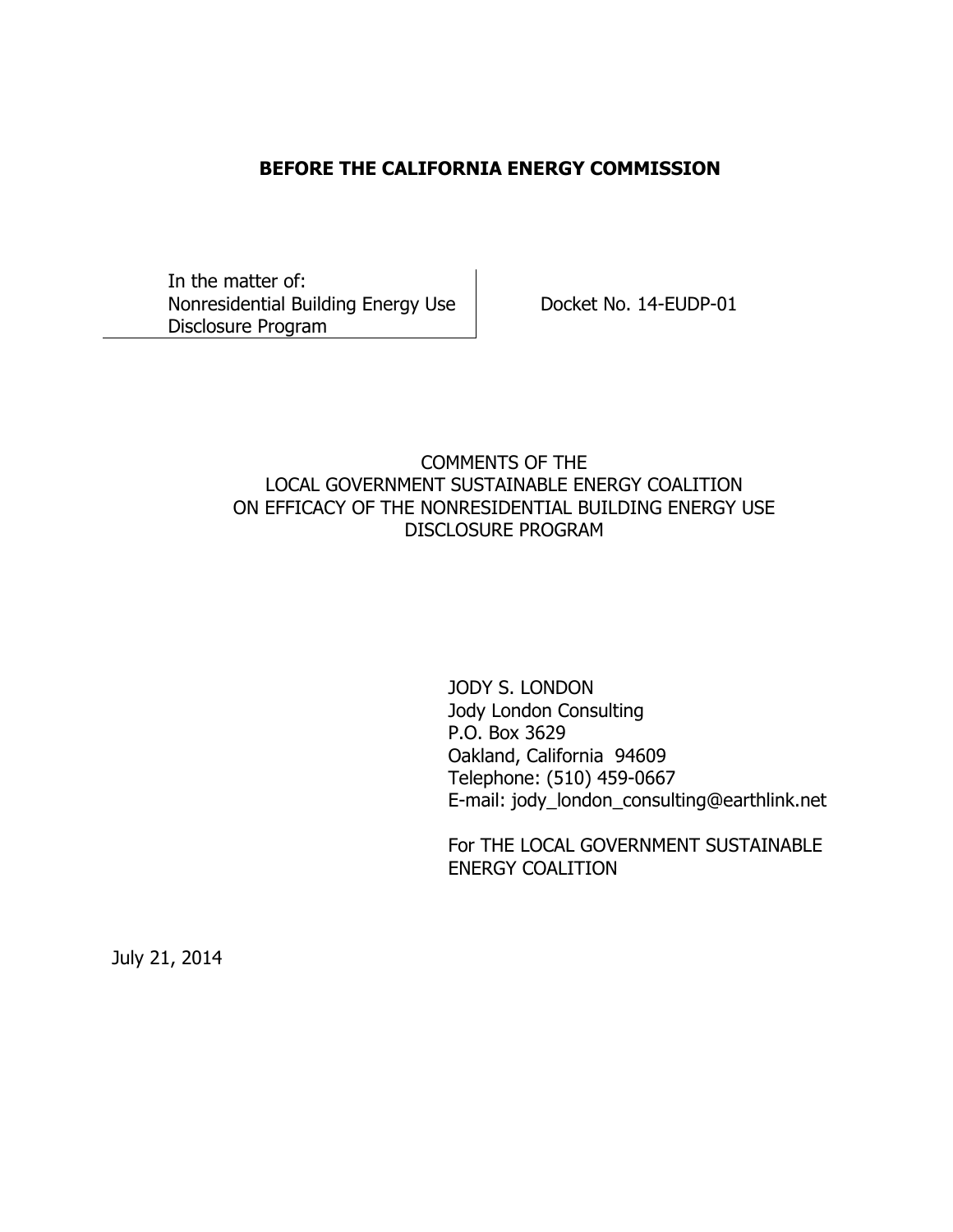## **I. Introduction**

 $\overline{a}$ 

The Local Government Sustainable Energy Coalition ("LGSEC")<sup>1</sup> appreciates the opportunity to assist the California Energy Commission ("CEC" or "Commission") in refining its building benchmarking program, undertaken in compliance with Assembly Bill 1103. The LGSEC concurs with the Commission that refining the program to facilitate participation in it, before applying the regulations to buildings  $5,000 - 10,000$ square feet, makes sense. For local governments, information about where energy usage is higher or lower in our communities, when usage occurs, and what types of fuels are being used, is critical to our ability to help enforce State and local building codes as well as develop and implement energy action and climate action plans, and similar programs that promote sustainability and reduce greenhouse gas emissions. Below the LGSEC describes the importance of energy usage data, and recommends actions the CEC should take to make them more readily available.

California critically needs an effective energy disclosure policy to achieve the State's building energy goals. Many existing buildings will not be subject to comprehensive codes and standards for many years, if at all; and funding is simply not available in the amount necessary to create incentives for improvements in all these buildings. Disclosure is a relatively low-cost method of engaging this market segment and complements the existing codes and standards and incentive programs.

## **II. Energy Usage Data is Important for Local Governments**

Local governments are actively pursuing strategies to reduce greenhouse gas emissions in our communities, helping California reach its goals under Assembly Bill ("AB") 32. The LGSEC was pleased at the July 2 workshop to see information on what is happening in cities across the country brought in to the record. Cities across the country, working with their utility companies, are using aggregation thresholds between 2 and 5 accounts.<sup>2</sup> Experts anticipate that more jurisdictions will adopt benchmarking ordinances, and that compliance centers developed to help with benchmarking will take on additional responsibilities.

Data about energy usage in buildings can help local governments identify where state and local appliance and building codes are perhaps not being followed. The CEC's own analysis from the California Commercial Energy Use Survey ("CEUS") shows that in 2006:

• "Large Office Buildings" alone accounted for over 660 million square feet of the 4.9 billion square feet of total commercial floor stock .

 $<sup>1</sup>$  The LGSEC is a statewide membership organization of cities, counties, associations and councils of</sup> government, special districts, and non-profit organizations that support government entities. Each of these organizations may have different views on elements of these comments, which were approved by the LGSEC's Board. A list of our members can be found at [www.lgsec.org.](http://www.lgsec.org/)

<sup>&</sup>lt;sup>2</sup> Presentation of Andrew Burr, Institute of Market Transformation, July 2, 2014, CEC workshop.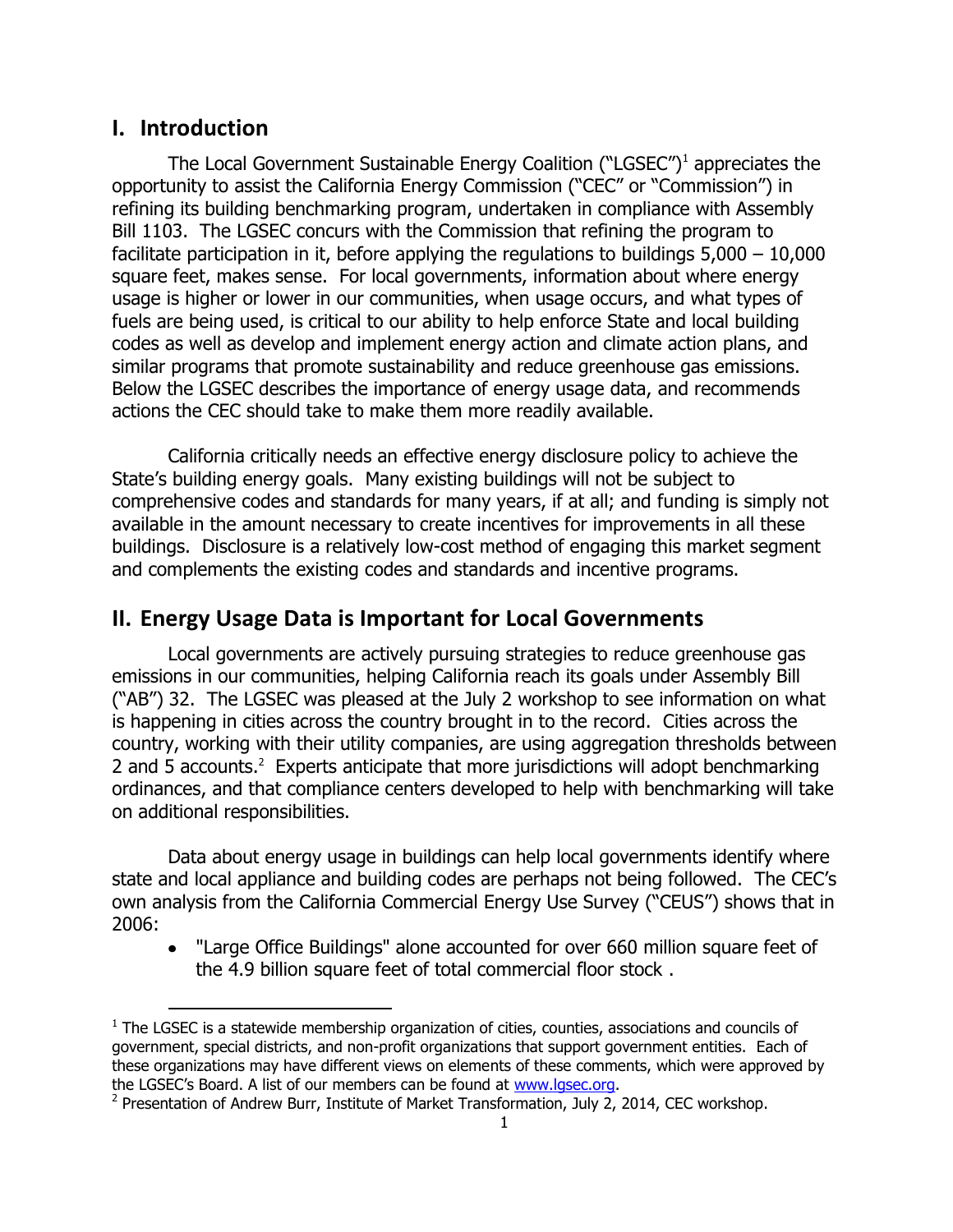- Total commercial electric consumption was 67,707 GWh annually and 1279 million therms per year.
- Large office buildings over 30,000 square feet consumed 17% of that electric consumption (or  $11,510$ GWh, and far less on the therm side).<sup>3</sup>

The table below provides very rough estimates of energy savings if we only look at Large Commercial Office Building (>30,000 square feet) from the CEUS estimates. If this 660 million square feet of space (assuming every building was sold), would trigger AB 1103 and be benchmarked, the "result" would be 5% savings (based on Institute for Market Transformation estimates from benchmarking). Each row is a scenario for the 660 million square feet being multi-tenant at various percentages of multi-tenant occupancy. Obtaining a factor for the percentage of commercial property transactions per year would allow the CEC to plug in the actual number and get a more realistic number for AB 1103 impact on non-compliance.

| % Multi- | Floor Area  | Electric    | 5% savings |
|----------|-------------|-------------|------------|
| tenant   | Potential   | Energy      | (annual    |
|          |             | Consumption | GWh)       |
|          |             | (GWh)       |            |
| 20       | 132,000,000 | 2,302       | 115        |
| 40       | 264,000,000 | 4,604       | 230        |
| 60       | 396,000,000 | 6,906       | 345        |
| 80       | 528,000,000 | 9,208       | 460        |

Assumes total square feet of large office space is 660,000,000, and total electric consumption (GWH) is 11,510.

# **III.Recommendations Moving Forward**

The CEC must take decisive action if there is going to be any useful energy usage disclosure. Below we outline our recommendations.

# **A.** *Establish Aggregation Threshold of Two Meters*

The CEC should set an aggregation threshold of two meters, in line with best practices in cities where benchmarking programs are working well. There are examples from across the country of a workable threshold of two meters. The CEC should be clear that data will be accessible for benchmarking even when the building is not in a transaction.

# **B.** *Create a Central Data Repository*

The CEC should standardize and centralize reporting of energy data. There was overwhelming support at the July 2 workshop for a central platform for energy usage data. From the perspective of local governments, there are significant economies of

 $\overline{a}$ <sup>3</sup> See <http://www.energy.ca.gov/2006publications/CEC-400-2006-005/CEC-400-2006-005.PDF>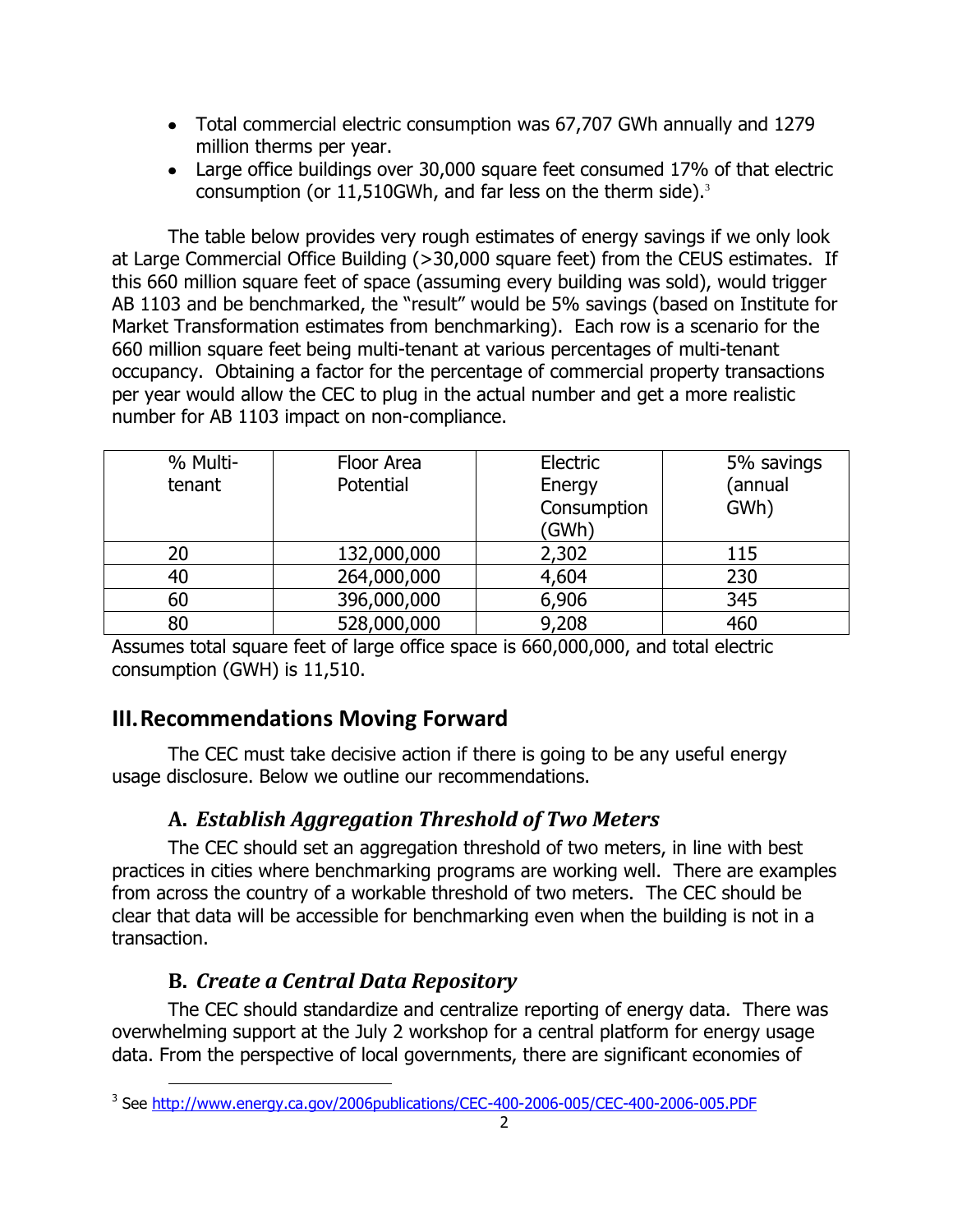scale that we can realize if there is a central energy usage data platform. The CEC must establish a timeline for rolling out the reporting requirements, and stick to it.

Related, the CEC should use this opportunity to collect additional data that can aid sustainability research and program development. This is a great opportunity to create a centralized data hub for energy research so that the impact of the regulation and trends of energy consumption can be further understood to drive market action. The CEC should encourage innovative partnerships between community colleges, universities, industry organizations, and trade associations to assist with onthe-ground implementation of this regulation.

#### **C.** *Mandate Use of Energy Portfolio*

The CEC should direct municipal and investor-owned utilities that are not doing so already to provide monthly whole building energy consumption data by fuel type to ENERGY STAR Portfolio Manager for the purpose of benchmarking, energy management, motivating energy efficiency investments, and compliance with AB 1103, in that order. It was notable at the workshop that some of the utilities are using Portfolio Manager already. Again, this must occur on an aggressive timeline adopted by the Commission.

#### **D.** *Establish a statewide help desk.*

Similar to a central reporting platform, the need for assistance in navigating building energy usage reporting requirements and tools will occur across the state. Chicago and Boston relayed at the workshop the value that a help desk has provided in their cities in helping building owners and other stakeholders comply with their energy usage benchmarking policies.

### **E.** *Quantify Energy Savings and Opportunity Costs Associated with AB 1103*

The CEC should determine the energy savings impact and opportunity cost of AB 1103 noncompliance and estimated compliance. During the July 2 workshop, the Institute for Market Transformation ("IMT") referenced studies from the U.S. Environmental Protection Agency, California Public Utilities Commission, Resources for the Future, and Georgia Technical Institute that correlate benchmarking to energy savings. The current industry figure used by IMT is 5% savings from benchmarking alone. As part of this energy impact study, the CEC should explore what percent of covered buildings are in a multi-tenant scenario; what percent of floor area that constitutes; and what percent of energy consumption that reasonably represents. Based on this analysis, a target aggregation number for tenants can be identified that captures an acceptable number of buildings that utility provider aggregation can satisfy without defaulting to 15/15 rules, or individual tenant sign-off, as PG&E requires currently. For example, if 50% of buildings over 50,000 square feet have 4 or fewer tenants, 20%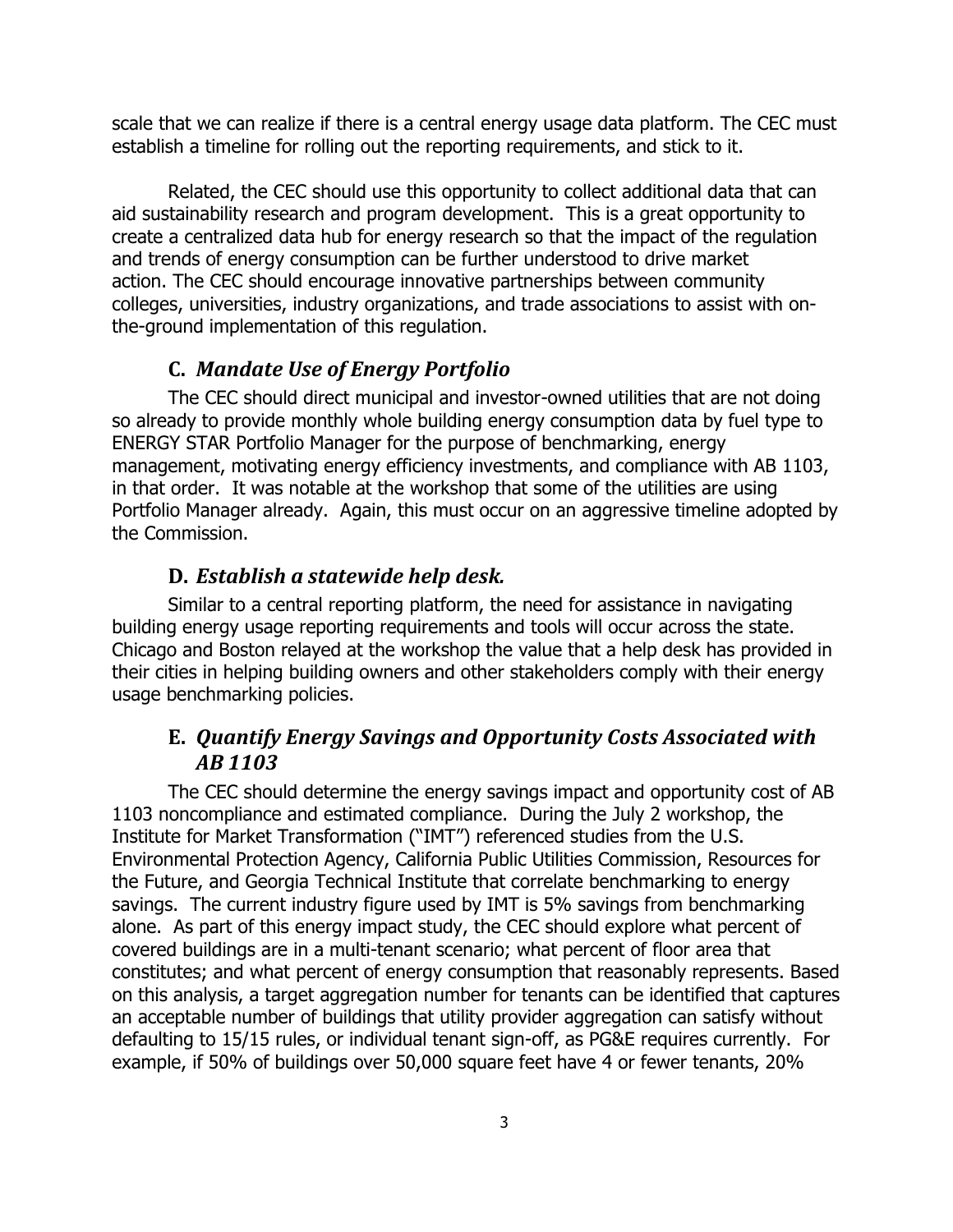have 5 or more tenants, and the rest have 1 tenant, it may make sense to structure the CEC aggregation specification in a way that captures the majority of the market.

#### **F.** *Do Not Get Sidetracked by Privacy Arguments*

The CEC has heard already from at least one utility that customer privacy concerns, particularly the potential for re-identification of customers, mean the CEC should adopt a much higher aggregation threshold, one that even the utility's own technical staff acknowledge will not provide useful information. The CEC should not allow itself to be sidetracked by this debate. The CEC must focus on ensuring that meaningful data about building energy usage is made available for purposes including benchmarking, energy management, motivating investments in energy efficiency, and complying with AB 1103. It is possible to preserve privacy and provide meaningful data, as is evidenced in other jurisdictions nationally.

#### **G.** *Ensure AB 1103 Supports the Legislature's Goals*

AB 1103 evinces the Legislature's intent to promote energy conservation and efficiency through the tools of building benchmarking and energy management. The LGSEC encourages the CEC to interpret AB 1103 to comport with these broad statutory goals. Stated differently, AB 1103 is not a bill about energy benchmarking for the sole purpose of facilitating the sale or lease of non-residential buildings. The Legislative Counsel's Digest, the Legislature's declarations and findings in Section 1, and the structure and text of Section 2 collectively demonstrate that California's Legislature intended for AB 1103 to be interpreted broadly. Accordingly, the CEC should ensure that its revised regulations comply with these broad statutory goals.

First, the Legislative Counsel's Digest, which precedes the bill's text, illustrates the broad legislative intent underlying AB 1103. It states:

AB 1103, Saldana. Energy: commercial buildings: consumption. Existing law declares that electrical energy is essential to the health, safety, and welfare of the people and the economy of this state, and it is the state's policy to promote all feasible means of energy conservation.

Notably, the summary title of the bill refers to energy consumption in commercial buildings; it does not mention the word "transactions." A statute's title "can aid in resolving an ambiguity in the legislation's text." INS v. National Center for Immigrants' Rights, 502 U.S. 183, 189-90 (1991) (citing Mead Corp. v. Tilley, 490 U.S. 714, 723 (1989); and FTC v. Mandel Bros., Inc., 359 U.S. 385, 388-89 (1959)). Next, the digest places AB 1103 in the context of existing laws, which link electrical energy to the wellness of Californians and the State generally. Lastly, the digest reiterates the State's policy to "promote all feasible means of energy conservation." Thus, the digest contextualizes AB 1103 within the scheme of existing law and policy  $-$  its purpose is to protect Californians and conserve energy.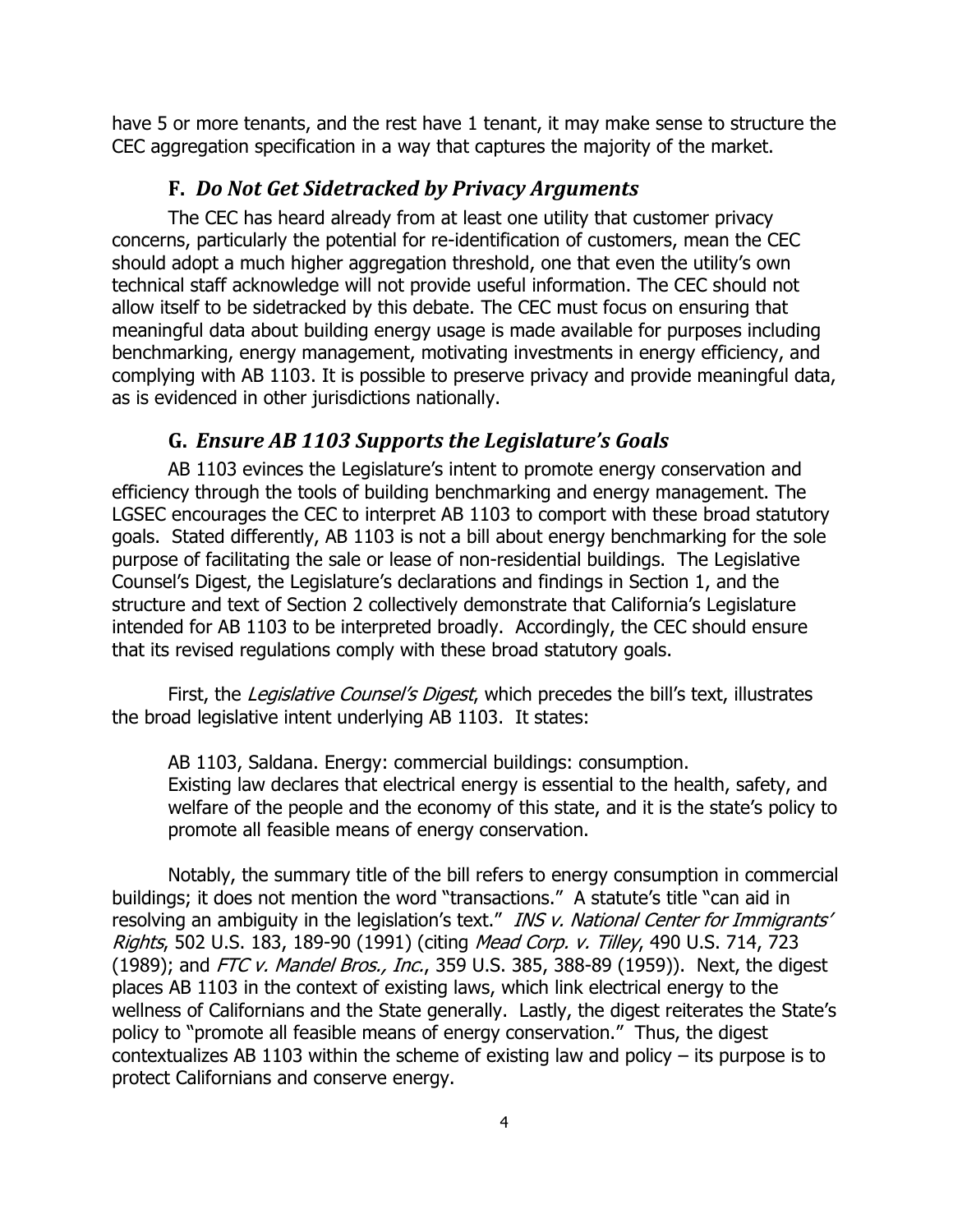Second, the **findings and declarations** in Section 1 explicitly illustrate the broad legislative intent of AB 1103:

SECTION 1. The Legislature finds and declares both of the following:

- (a) Facilitating a benchmarking system that provides energy consumption information for all nonresidential buildings in the state would allow building owners and operators to compare their building's performance to that of similar buildings and to manage their building's energy cost.
- (b) Benchmarking scores could motivate building operators to take actions to improve the building's energy profile and help to justify financial investments.

The Supreme Court has held that under the "plain meaning rule," if the statutory language is clear, it is unnecessary to delve into legislative history to determine the statute's meaning. Under the "plain meaning" of AB 1103's text, the Legislature intended that it: facilitate a building energy benchmarking system applicable to all nonresidential buildings in the state which would encourage comparative performance analyses amongst buildings; enable operators/owners to manage energy costs; and "motivate" them to improve their energy profiles. These broad goals align with the existing law referenced above in the Legislative Counsel's Digest.

Third, the **text and structure of Section 2** reveal the broad legislative intent of AB 1103. Subsection (a) provides:

(a) On and after January 1, 2009, electric and gas utilities shall maintain records of the energy consumption data of *all nonresidential buildings* to which they provide service. This data shall be maintained, in a format compatible for uploading to the United States Environmental Protection Agency's Energy Star Portfolio Manager, for at least the most recent 12 months. (emphasis added)

The very first subsection of Section 2 directs electric and gas utilities to maintain energy consumption data records of all nonresidential buildings to which they provide service. Significantly, it does not cull out nonresidential buildings subject to transactions for purchase or lease. In fact, Subsection (a) does not even mention this subset of the population of nonresidential buildings in the state.

Next, subsection (b) directs utilities to provide energy consumption data to nonresidential building owners:

(b) On and after January 1, 2009, upon the written authorization or secure electronic authorization of a nonresidential building owner or operator, an electric or gas utility shall upload all of the energy consumption data for the account specified for a building to the United States Environmental Protection